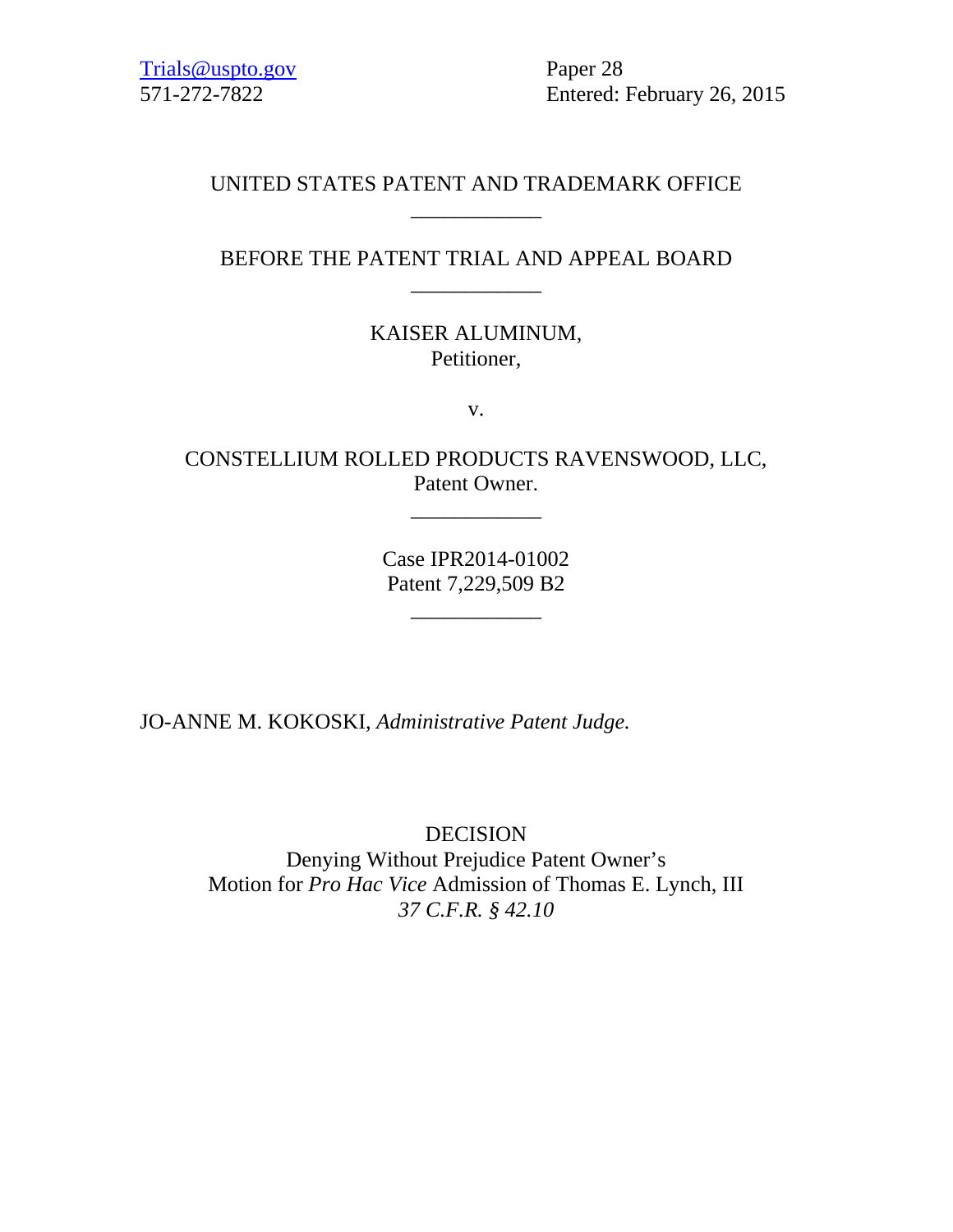## IPR2014-01002 Patent 7,229,509 B2

Patent Owner filed a motion for *pro hac vice* admission of Thomas E. Lynch, III on February 13, 2015. Paper 23. Patent Owner also filed an affidavit of Mr. Lynch in support of its motion. Ex. 2024. Petitioner filed an opposition to Patent Owner's motion on February 20, 2015. Paper 26. For the following reasons, the motion is *denied without prejudice*.

Patent Owner asserts that there is good cause for Mr. Lynch's *pro hac vice* admission at least because Mr. Lynch (1) "is an experienced litigating attorney" whose practice has included environmental and business-related litigation, and (2) "has an established familiarity with the subject matter" of this proceeding. Paper 23, 3–4. In opposition, Petitioner argues that Patent Owner has not provided sufficient evidence that Mr. Lynch is familiar with the technical subject matter at issue in this proceeding, or that Mr. Lynch has reviewed the patent-at-issue or the Petition. Paper 26, 2–3.

We agree with Petitioner. Patent Owner is vague about the extent of Mr. Lynch's experience litigating patent cases, and includes no information from which we reasonably can conclude that he has personally reviewed the patent-at-issue, the Petition, or its accompanying exhibits. Paper 23, 3–4; Ex. 2024 ¶¶ 10, 12. Under these circumstances, Mr. Lynch's statement that he has "an established familiarity with the subject matter at issue in these proceedings" and has "acquired substantial understanding of the underlying legal and technological issues at stake in these proceedings" is inadequate to establish even minimal familiarity with the subject matter of the proceeding. Ex. 2024 ¶ 12.

We conclude that Mr. Lynch has not established sufficient legal and technical qualifications to represent Patent Owner in this proceeding, and that the criteria for *pro hac vice* admission are not satisfied. *See Unified* 

2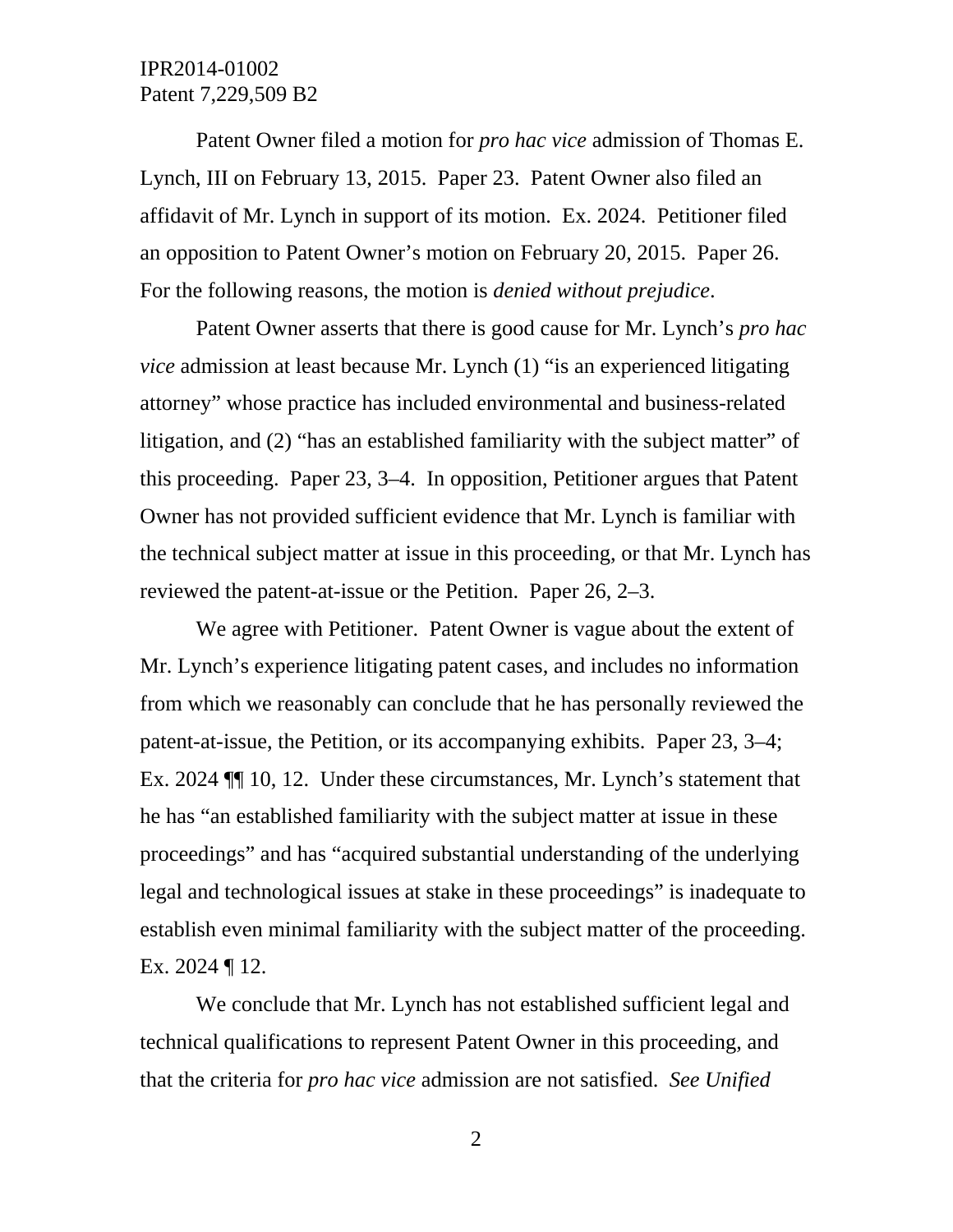IPR2014-01002 Patent 7,229,509 B2

*Patents, Inc. v. Parallel Iron, LLC*, Case IPR2013-00639 (PTAB Oct. 15, 2013) (Paper 7) (setting forth the requirements for *pro hac vice* admission). Accordingly, Patent Owner has not established good cause for Mr. Lynch's *pro hac vice* admission.

Patent Owner is authorized to file, if it wishes, a revised motion requesting *pro hac vice* admission of Mr. Lynch, as back-up counsel only, in this proceeding.

For the foregoing reasons, it is

ORDERED that Patent Owner's Motion for Admission *Pro Hac Vice* of Mr. Lynch is denied without prejudice; and

FURTHER ORDERED that Patent Owner is authorized to file a motion correcting the above deficiencies.